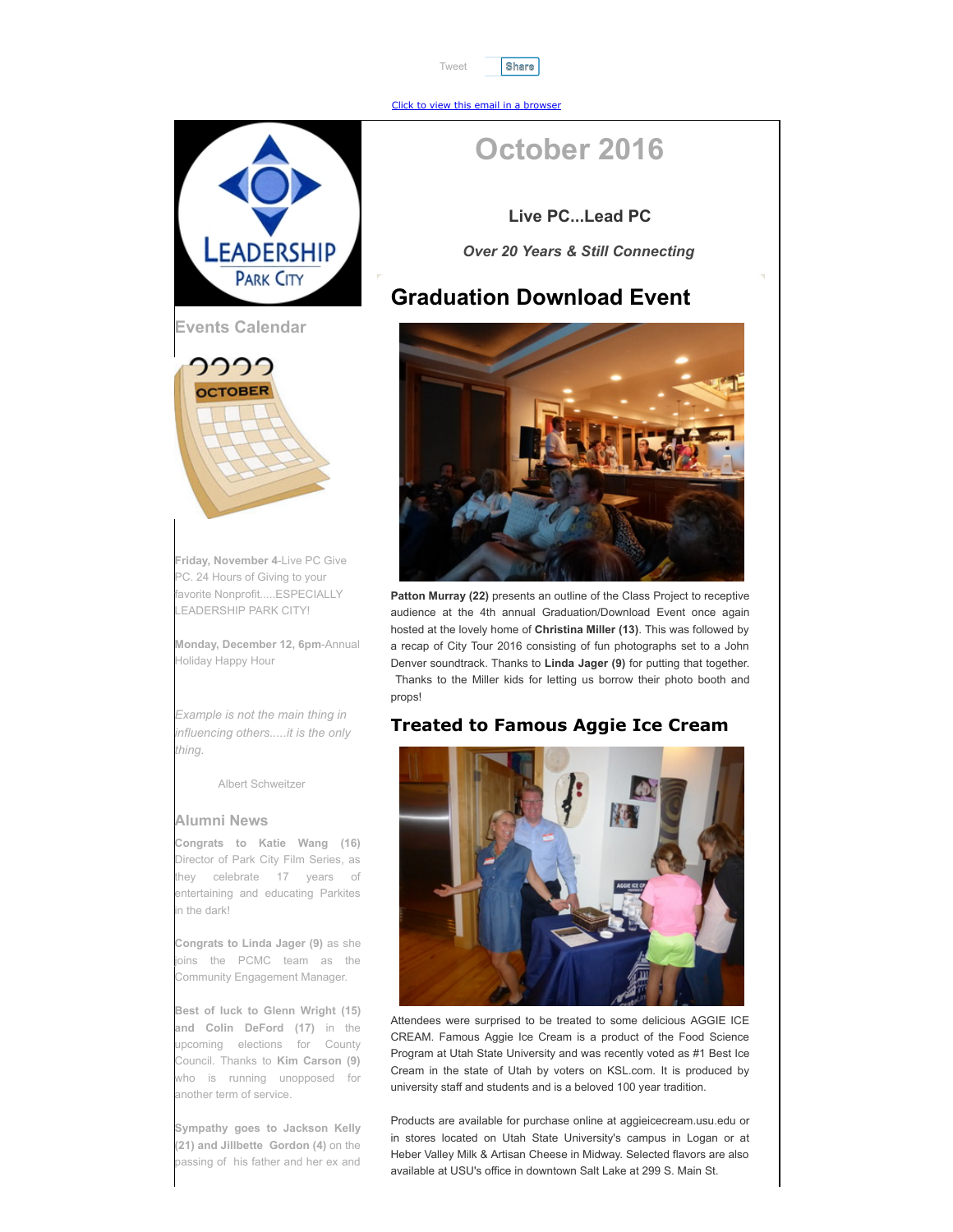good friend...Andy Kelly. A college fund has been set up for Jackson and Roscoe. Checks can be mailed to Edward Jones C/O Joe Cronley/ PO Box 682202/ Park City, UT 84068 Make check payable to Edward Jones. Memo: Roscoe & Jackson Kelly 529c. Funds will be allocated 50/50 to each son.

**Announcing........Class 23**



Kieran John Ahern Catherine Bradley Ulrike Christina Case Karen Kay Christian Sara Jo Myrtle Dickens Caroline Rigby Ferris Jeffrey John Fishman Rebeca Gonzalez-Rocha Will Dette Hamill Duane (Dar) Hendrickson Thomas K. Horton Lauren Joyce Adriane Herrick Juarez Brian Jason Kahn Devery Ann Karz John Michael Kenworthy John Kucera Lori Kun Shelley Lynn Marshall Colleen Frances McGinn Bill McGinnis Robert Scott McKinney Christopher Neville Franco Pedraza Mary Gabrielle Potts Rebecca Suzanne Ross Lydia Peachey Rupnow Lynne Peck Rutan John Henry Sale Tonya Sweeten Ryan Patrick Walsh Kristen Ann Whetstone Elora Danan White

**Thanks to everyone who served on Selection Committee 2016.**

#### **JOIN LPCA**

\$25 annual membership runs from October 1 to September 30. Learn how to join by emailing us at [leadershipalumnipc@gmail.com](mailto:leadershipalumnipc@gmail.com)

**Thanks to Sally Tauber (6)** Corporate and Foundation Relations at USU and USU alum Scott Olson for arranging this special treat!

#### **TIME TO JOIN OR RENEW LPCA MEMBERSHIPS**



Your membership dues support many events throughout the year. A portion of your dues now goes to a City Tour scholarship fund, which was awarded this year and will be awarded annually."

Our \$25 annual membership runs from October 1 to September 30. Learn how to join by emailing us at [leadershipalumnipc@gmail.com](mailto:leadershipalumnipc@gmail.com)

## **LPCA....**

**\*SUPPORTS the Leadership Park City Program**

**\*PROVIDES on-going education for graduates**

**\*PROVIDES on-going networking opportunities**

**\*UNDERTAKES activities benefiting our community**

# **HOLIDAY HAPPY HOUR**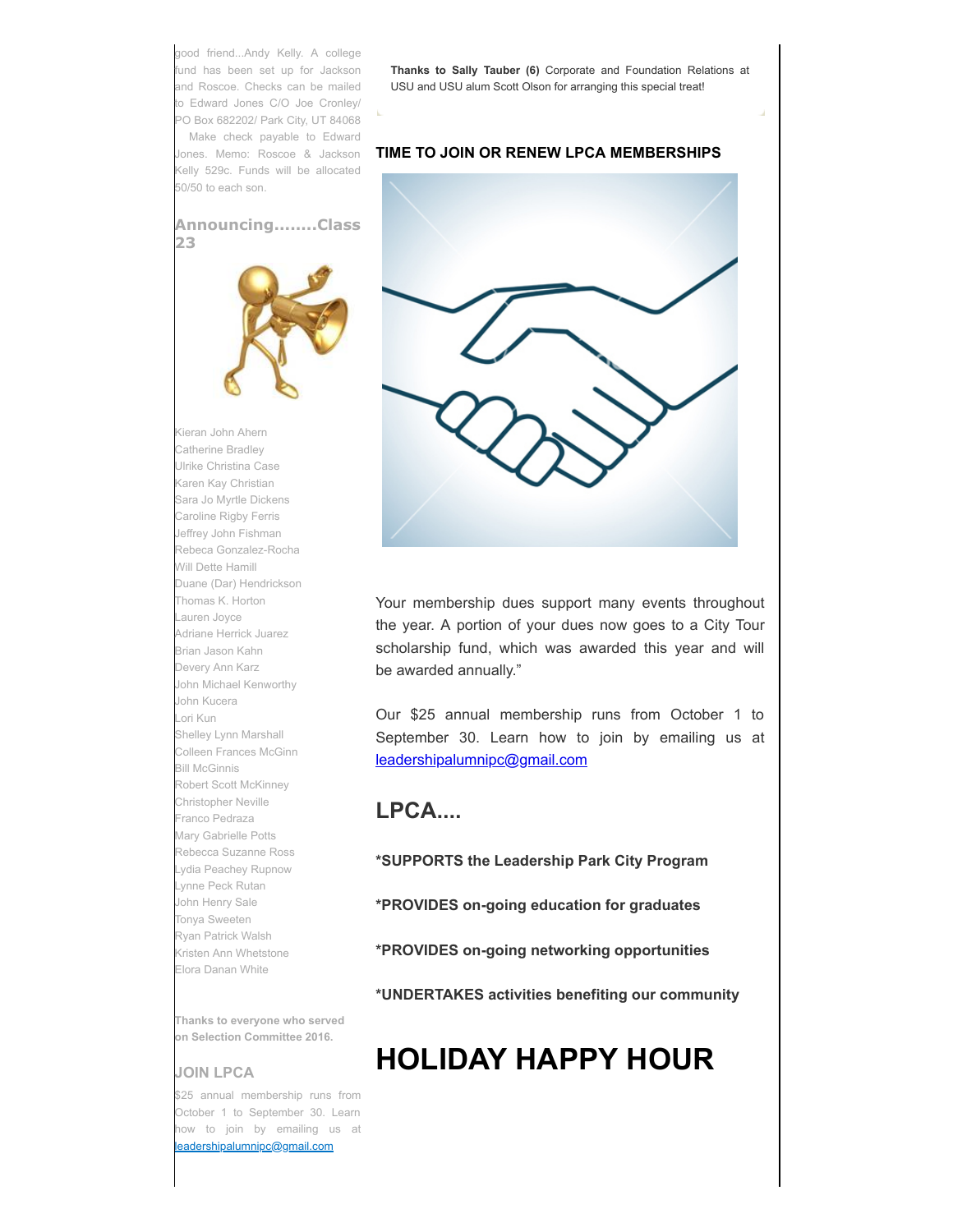**\*SUPPORT** the Leadership Park City Program

**\*PROVIDE** on-going education for graduates

**\*PROVIDE** on-going networking opportunities.

**\*UNDERTAKE** activities benefiting our community.



Let the Leadership Alumni facebook page help you promote what you are doing. Please feel free to post on this page. Whether you have a business venture, nonprofit or just a piece of news....LPCA is here to help you keep networking.

Look for LEADERSHIP PARK CITY ALUMNI on facebook. Like us and join us.



On **Monday, December 12 at 6pm,** LPCA will host our Holiday Happy Hour at the home of Myles and Joy;

We encourage all alumni to join us in celebrating another joyful year in Park City and welcome in the holiday season. Attendees are requested to bring an appetizer to share and BYOB.

For our seasonal giving project, **LPCA is collecting either newborn sized diapers for People's Health Clinic or a new toy, coat or clothing for the Christian Center of Park City.** We are all so fortunate to live, work and play in Park City! Let's celebrate our community andhelp restock these incredibly important resources during the holiday season. Donations will be delivered to the organizations on December 13.

## **LIVE PC GIVE PC**



Mark your calendars for Park City's 24 hours of giving.....**Friday, November 4**. Each year this remarkable event has raised more and more money from our generous donors. Thank you in advance for your generosity and dedication to all our community nonprofits.

> Editor: Barbara Bretz (15) (H) 435 615-8442 (C) 435 714-1233 Email: **[bbretz56@msn.com](mailto:bbretz56@msn.com)**